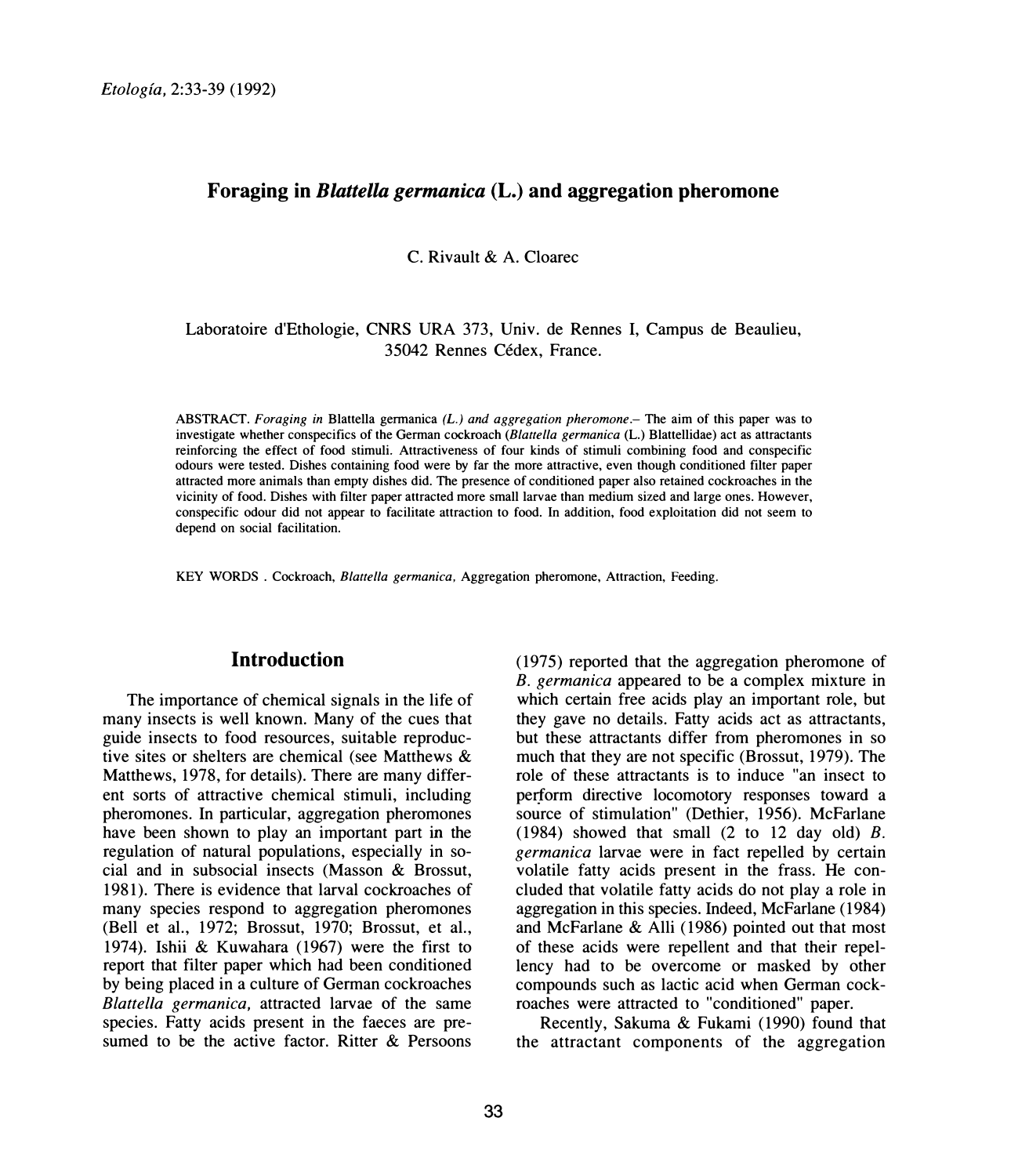pheromone of *B. germanica,* isolated from frass contaminated filter paper, were alkylamines. This contrasts with the general view that these aggregation pheromones included fatty acids (Ritter & Persoons, 1975; Brossut, 1975; McFarlane, 1984). Sakuma & Fukami (1991) also reported the presence of arrestant components besides the attractants.

Chemical cues also help German cockroaches *(B. germanica),* detect food, at least in part. It has been known for some time that starved cockroaches are attracted to many kinds of fat soluble substances (Tsuji, 1965, 1966) as well as to fermentation products. Previous observations described how the number of animals in a food patch increased gradually and peaked just before the patch was completely depleted (Rivault & Cloarec, 1991). A relatively important number of animals was attracted simultaneously to a given food source, even when it was nearly exhausted and there were other food sources nearby.

The aim of this paper was to investigate whether conspecific aggregation pheromone can act as an attractant reinforcing the effect of food stimuli. Under natural conditions, small larvae arrive at food sources after larger larvae or adults, but also leave later (Cloarec & Rivault, 1991). As aggregation pheromone has more effect on them, could the fact that they remain longer in the vicinity of an empty food source be related to the deposition of pheromone by animals that had visited the food source earlier ?

# **Material and Methods**

#### **Experimental Area and Set Up**

The observations were carried out in a public swimming-baths building. Hygrometry, temperature and photoperiod remained approximately constant. The whole building was lit artificially from 06.00 h until 22.00 h.

The experimental dishes were small (3 cm in diameter) transparent plastic round dishes. The experimental dishes were placed in a line on the 4 m wide tiled pool-side which stretched between a tiled

bench placed all along a wall and the edge of the pool. The dishes were placed 0.75 m from the bench and 0.75 m from one another. In this part of the building cockroaches sheltered behind the central heating grids opening under the bench (fig. 1).

Four different categories of stimuli were presented in the dishes:

(B). 0.05 g pieces of dry bread wetted with three drops of beer just before an observation.

(F). Pieces of conditioned filter paper. Strips of filter paper approximately 30 cm long and 3 cm wide were placed in a cage (80 x 28 x 100 cm) containing several thousand individuals of a laboratory reared population of *Blattella germanica* for at least 48 hours prior to an observation. Previous observations had shown that filter paper left in a breeding cage for 24 to 48 h attracted and retained cockroach larvae in empty observation cages (Dabounieau, 1987). A strip of conditioned paper was taken out of a cage just before the start of an experiment and four 3 cm diameter test pieces were cut out to fit two series of dishes ( conditioned paper in F and in BF dishes in each series).

(BF). Pieces of paper having been treated like those in (F) were placed together with pieces of bread like those in  $(B)$ .

(C). A series of empty dishes served as controls (C.

Ten replicates of each type of dishes were tested. The order of the four types of dishes, each containing one of the stimuli, was random within a row. Practically, two sets of dishes were presented at a time (fig. 1), and this set-up was replicated five times.

A 4.5 volt battery light was fixed approximately 0.80 cm above each experimental dish to facilitate observations. This experimental disposition was set up before an observation, before the lights were switched off.

Observations started at 22.00 h as soon as the main lights had been switched off and continued until all the bread in the dishes had been consumed. Counts were made directly by sight. The experimental set-up gave enough light for the observer to distinguish the cockroaches, but did not disturb the animals. Scan records were taken at 2 min intervals. Each record included the number of animals in the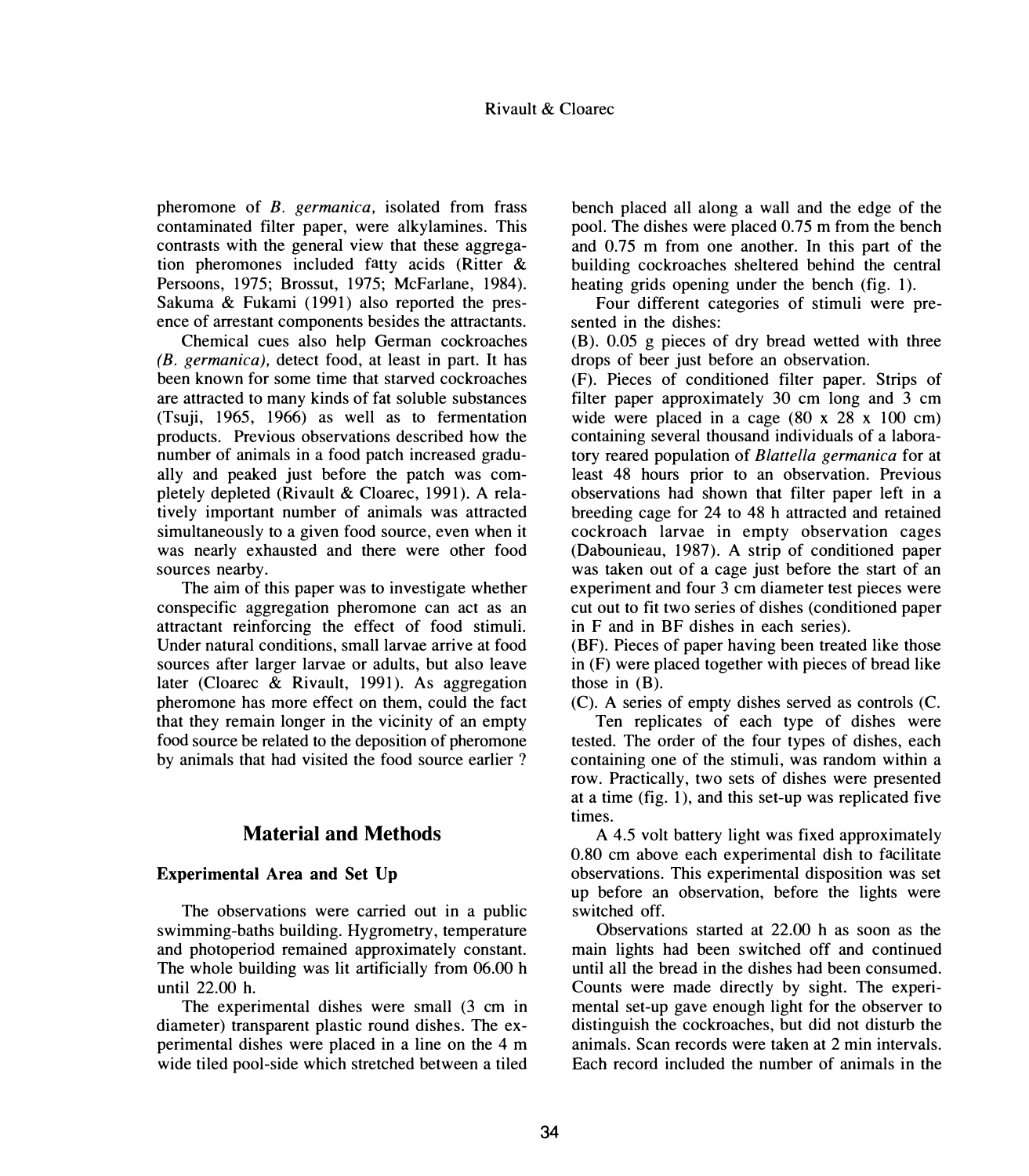

FIGURE I. Experimental set-up, on poolside, to scale. [Sistema experimental a escala.]

experimental dishes and within a 20 cm diameter circle around the dishes. When these observations were made the proportion of adults in the general population was exceptionally low. Therefore, because of this deficit in data concerning adults, only larvae were recorded and the larval population was divided into three developmental stages: small: 1st and 2nd instar larvae (Y); medium sized: 3rd and 4th instar larvae (M); and large: 5th and 6th instar larvae (O).

# **Results**

Levels of attractiveness were evaluated directly by the number of animals in, or close to, the experimental dishes, in relation to the numbers of animals in, or close to, control dishes or dishes of the other experimental categories. Comparisons between levels of attractiveness of the different experimental categories were made first for pooled data (i.e. all the animals observed in or around the dishes of each category, without taking developmental stage into account), and then, in more detail, for data concerning each developmental stage. For both pooled data and for detailed analyses, the variations of the numbers of animals in the dishes and close to the dishes were analysed separately.

#### **Pooled Data**

First, records of the number of animals observed in the dishes were pooled by experimental category. Then, records for animals observed in the surrounding circles were also pooled by stimulus category.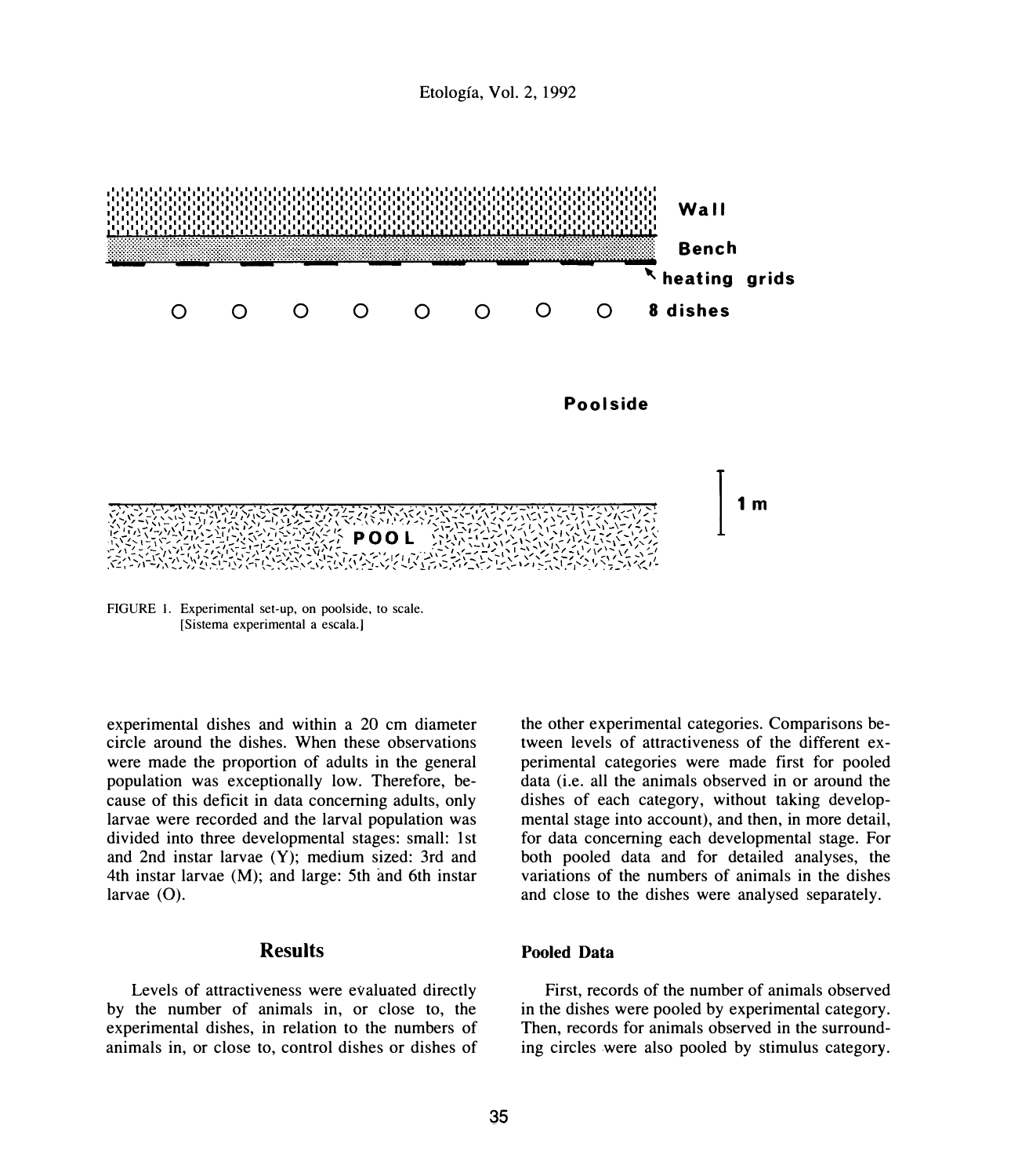Experimental category influenced significantly the numbers of animals recorded in the dishes,  $\chi^2$ =1454, df=3, p<0.001) (fig. 2). B and BF dishes attracted significantly more animals than the two other types of dishes (F, C); but there was no significant difference between the numbers of animals in B and BF dishes,  $\chi^2$  = 0.88, df=1, p>0.05). F dishes attracted significantly more animals than C dishes did,  $\chi^2 = 22.7$ , df=1, p<0.001.

The numbers of animals present in the surrounding circles also differed significantly between categories,  $(\chi^2=219, df=3 p<0.001)$  (fig. 2). B and BF stimuli attracted significantly more animals than F and C stimuli did, and in addition there were significantly more animals around BF dishes than around B dishes,  $\chi^2 = 24.03$ , df=1, p<0.001).



FIGURE 2. Total number of animals recorded during the observations in relation to stimulus category, in the different experimental dishes and in the circles around the dishes. B) dry bread wetted with beer ; BF) dry bread wetted with beer plus a piece of conditioned filter paper; C) empty control dishes; F) conditioned filter paper only.

[Numero total de individuos atraidos a los distintos estfrnulos, en los platos experimentales y en los circulos alrededor de ellos. B) pan seco humedecido con cerveza; BF) pan seco humedecido con cerveza más un trozo de papel de filtro acondicionado; C) platos vacíos como control; F) papel de filtro acondicionado.J

#### **Developmental Stage**

For all experimental categories, there were relatively more small larvae than medium stage larvae, which were also more numerous than large larvae in the dishes and around the dishes. In addition, the number of animals of different developmental stages attracted to the experimental dishes differed significantly in relation to the stimulus offered (fig. 3). The type of stimulus had a significant effect on the distribution of cockroaches of all developmental stages observed in the different types of dishes (Kruskal-Wallis: small larvae p=0.013, medium sized larvae  $p=0.003$ , large larvae  $p=0.001$ ). The proportion of large larvae was higher in B and BF dishes. Although on the whole F type dishes attracted only a few animals, these dishes attracted proportionally more small larvae and less medium sized larvae than dishes of the other types. In addition, F type dishes attracted hardly any large larvae. This must be compared to the fact that large larvae were completely absent in C dishes (fig. 3).

Although the number of animals in the different dishes measured directly attractiveness of sources, variations of the numbers of animals in the circles around the dishes were also recorded to test relative attractiveness (fig. 4). No significant differences in distribution were found between categories for circle data (Kruskal-Wallis, p<0.05 for large, medium and small larvae). The proportions of small larvae around all types of experimental dishes were higher than those of medium sized larvae, which in tum were higher than the proportions of large larvae (fig. 4).

Differences in the distribution of animals in relation to developmental stage were observed only at the dish level and not in the surrounding areas.

#### **Discussion**

These results show that under these experimental conditions, conditioned filter paper could attract and retain cockroaches, especially small larvae. Even though the total number of insects attracted in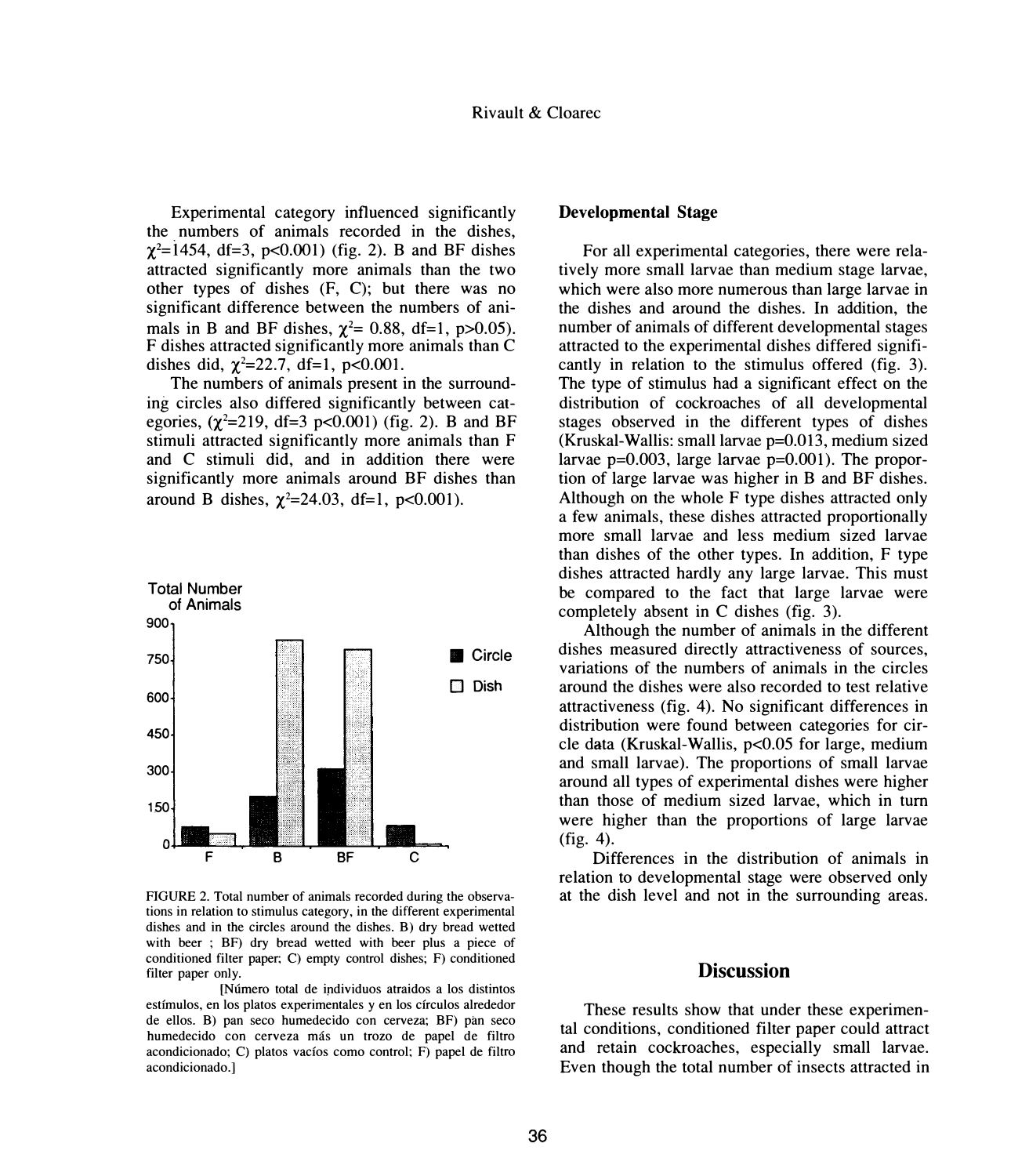

FIGURE 3. Distribution of animals observed in the experimental dishes in relation to their developmental stage (small, medium sized, and large larvae) and in relation to stimulus category. Other details, see fig. 2.

[Distribuci6n de los individuos observados en los platos experimentales en relaci6n a su estado de desarrollo (larvas pequeñas, medianas y grandes) y en relación a los distintos cstfmulos.]

F dishes was low, the proportions of small larvae staying in these dishes were relatively higher than those of animals of other developmental stages in F dishes and of small larvae in dishes of other experimental categories. In agreement with Metzger  $\&$ Trier's (1975) results, our data suggest that responsiveness to aggregation pheromones decreased with increasing age, although all stages secrete aggregation pheromone in *B. germanica.* Small (first and second instar) larvae remained longer than animals of other developemental stages in and around F type dishes.

In addition, more insects were observed around BF dishes than around B dishes. This seemed to indicate that the presence of conditioned filter paper increased the number of insects attracted to the food sources, but that the presence of conditioned filter paper had no effect on the number of insects feeding. The food proposed in this experiment,



FIGURE 4. Distribution of animals observed in the circles surrounding the different types of experimental dishes in relation to their developmental stage. Other details, see figs. 2 and 3.

[Distribuci6n de individuos observados en los cfrculos que rodean los platos experimentales en relación a su estado de desarrollo.]

bread wetted with beer, appeared to be a very powerful attractant, particularly for medium and large larvae, whether in B or in BF dishes, and more powerful than conditioned filter paper. The question of whether stronger, or longer conditioning of the filter paper could overcome the food attraction in this case remains open. These papers were conditioned sufficiently for social attraction to occur in the absence of choice. Whether pheromones can facilitate location of food sources requires further investigations under more controlled conditions. However, as these observations were made on a natural population, the hunger level of the animals observed could not be evaluated. Wileyto & Boush ( 1983) compared the attraction. of *B. germanica* to various food items and concluded that, under laboratory conditions, the dregs in a beer bottle were the most powerful attractant they had tested. Concentrations of lactic acid in beer, the main attractant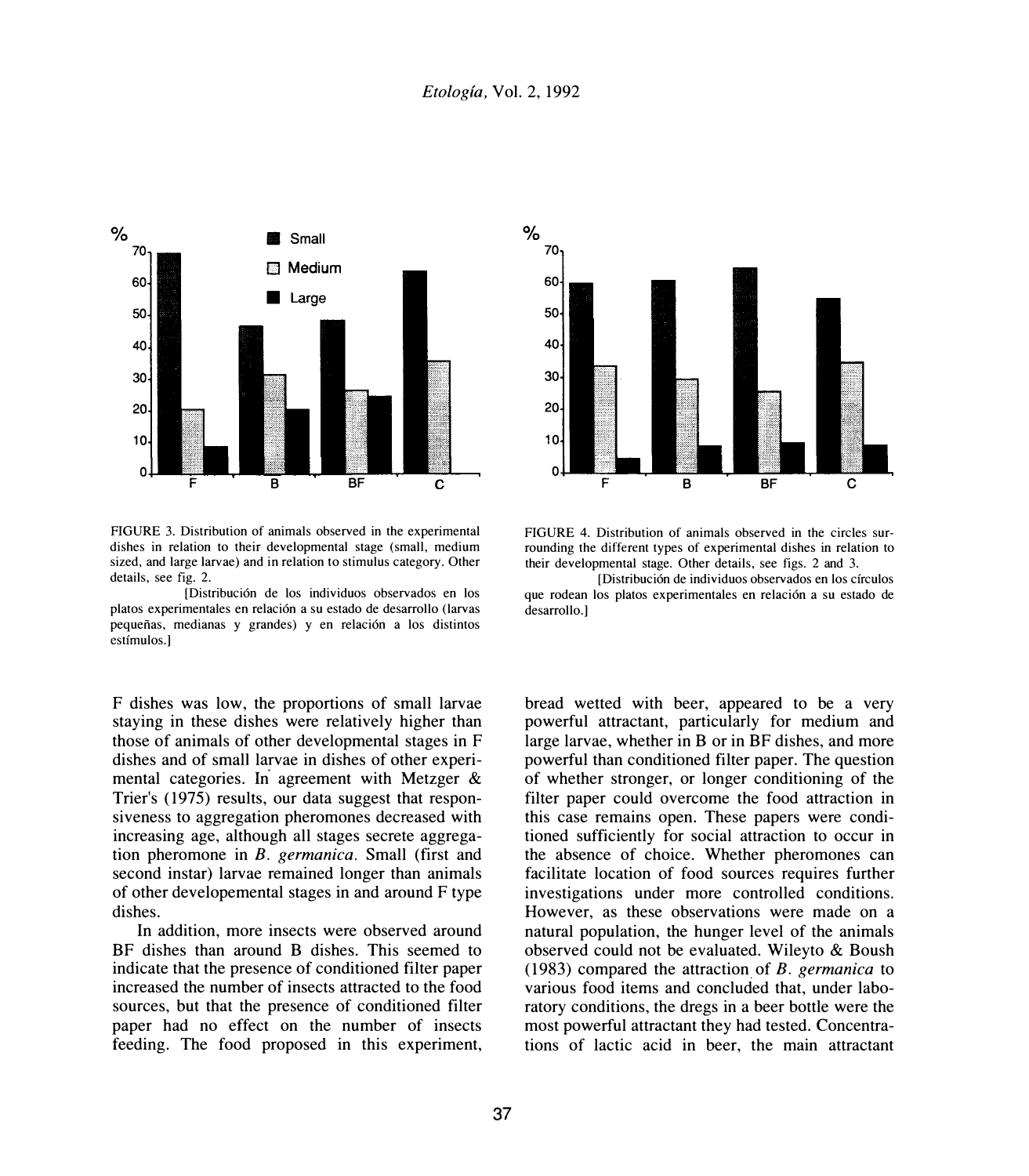element, range from 65 to 450 mg/liter (Charalambous, 1981), this is very similar to the concentrations that Mcfarlane & Alli (1986) found aggregated German cockroaches.

Under our experimental conditions the detection and the attraction of food items did not appear to depend on any sort of social facilitation or recruitment as described in ants (Wilson, 1971). However, during trapping experiments we have often found several cockroaches in one trap baited with bread wetted with beer while the nearby traps, which could even be touching each other, remained empty. The presence of conditioned paper increased the attractive effect of the stimulus, but did not increase the number of insects actually feeding in the dishes. The food source alone appeared to attract all the hungry cockroaches and the presence of supernumerary cockroaches when conditioned filter paper was present (BF circle) could not be related to social recruitment around a temporary food source, but rather to an increased attractiveness due to the presence of an extra source of aggregative pheromone.

#### **Acknowledgements**

We wish to thank Mr. G. Secretain, director of the s�imming-baths, and staff members for all the facilities and comprehension accorded to us during the course of the project. The project was supported by an ATP PIREN-Environnement: "Ecologie des invasions associées aux perturbations de l'environnement".

#### **Resumen**

*Alimentaci6n en* Blattella germanica *(L.) y feromonas de agregaci6n.* 

Se ha analizado la influencia que ejerce el olor a coespecfficos en la comida sobre las larvas de *Blattel/a germanica* (L.) (Dictyoptera: Blattellidae). Se utilizaron cuatro estfmulos distintos que combinaban presencia y ausencia de comida y de olor a coespecfficos: B) pan solo; F) un pedazo de papel de filtro acondicionado (impregnado, en una caja de cria de *B. germanica,* de feromonas de agregaci6n); BF) pan junto con un pedazo de papel de filtro acondicionado; C) un plato vacfo. Los resultados ponen de manifiesto que los platos con comida atraen a un mimero mayor de individuos que los otros. Acuden más individuos al plato con papel acondicionado que al plato vacio, y en este caso más larvas pequeñas que medianas o grandes. Las cucarachas permanecían más tiempo alrededor de las cajas que habfan contenido comida cuando había, además, papel impregnado con feromonas. En estas condiciones experimentales el olor a coespecíficos no parece reforzar la atracción que ejerce la comida ni la explotaci6n de una fuente de comida, parece vinculada a facilitación social alguna.

#### **References**

- Bell, W.J., Parsons, C. & Martinko, E.A., 1972. Cockroach aggregation pheromones: analysis of aggregation tendancy and species speficity (Orthoptera: Blattidae). *J. Kansas Entomol.,45:414-421.*
- Brossut, R., 1970. L'interattraction chez *Blabera craniifer* Burm. (Insecta, Dictyoptera): Secretion d'une pheromone par les glandes mandibulaires. *C.R. Acad. Sci.,* Paris, 270:714-716.
- Brossut, R., 1975. Pheromonal bases of gregarism and interattraction. In: *Pheromones and defensive secretions in social insects:* 67-83 (C. Noirot, P.E. Howse & G. Le Masne, Eds.). Dijon: Universite de Dijon.
- Brossut, R., 1979. Gregarism in cockroaches and in *Eublaberus* in particular. In: *Chemical Ecology: Odour communication in animals:* 237-246 (F.J. Ritter, Ed.). Amsterdam: Elsevier, North-Holland Biomedical Press.
- Brossut, R., Dubois, P. & Rigaud, J., 1974. Le gregarisme chez *Blaberus craniifer:* isolement et identification de la phéromone. *J. Insect Physiol.*, 20:529-543.
- Charalambous, G., 1981. lnvolatile constituents of beer. In: *Brewing science* (Pollock, J.R.A., Ed.).